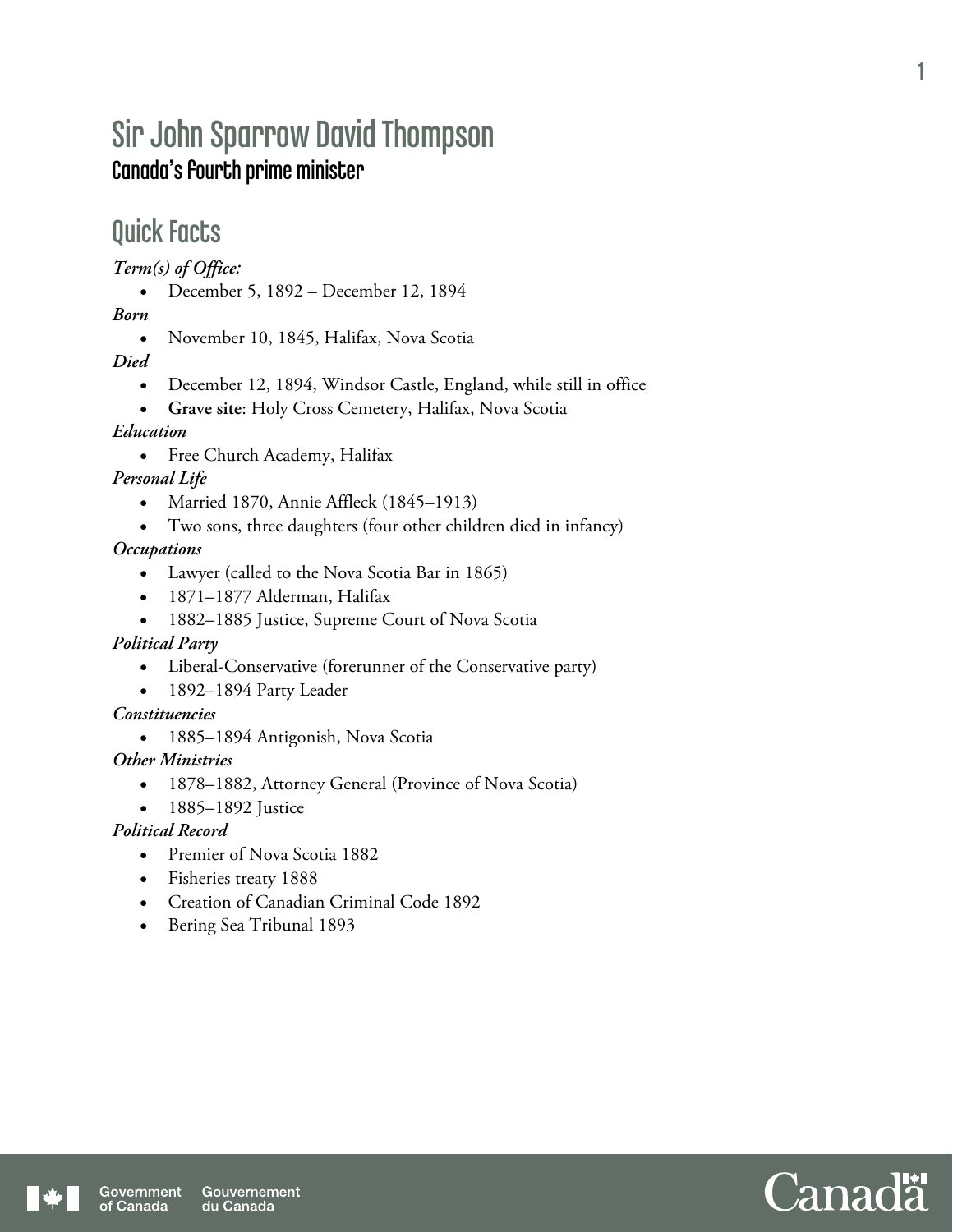# **Biography**

*We look forward to it as one of the aims which are to be accomplished in the public life of Canada, because the Conservative party believes that the influence of women in the politics of the country is always for good. I think, therefore, that there is a probability of the franchise being extended to the women on the same property qualifications as men.* —John Thompson, September 1893, on women's suffrage

John Thompson's support for women's rights is only one aspect of the passion for fairness and justice that informed not just his ideals, but his actions as well. That the reputation of Canada's fourth prime minister has since sunk into obscurity is due to the unfortunate brevity of his term of office.

John Sparrow David Thompson was born in Halifax in 1845. Like his father, he worked as a reporter for trials and assembly debates. He articled with a Halifax lawyer and was called to the bar in 1865. Although initially reluctant to enter politics, Thompson went from local alderman in 1871, to provincial Attorney General in 1878 and became Nova Scotia premier in 1882. When the Conservatives were defeated later that year, he left politics, and was appointed to the Supreme Court of Nova Scotia.

Three years later, Prime Minister John A. Macdonald was looking for a new Cabinet minister and the young Nova Scotian judge was recommended. After much persuasion, Thompson agreed to take the Justice portfolio and stand in the federal by-election for Antigonish. He proved himself to be exceptionally able and conscientious, with a reputation for fairness. As Minister of Justice, he represented Canada in negotiations with Britain and the United States on fishing rights and copyright.

More and more, the aging Sir John A. Macdonald relied on Thompson to carry out the business of government. Many considered him to be a natural successor when Macdonald died in 1891, but Thompson declined on the grounds that his Catholicism would be unacceptable to the party. While John Abbott served as prime minister from the Senate, Thompson represented the government in the House of Commons. He lead the investigation into the Langevin scandal, which concerned one of his fellow ministers. At the time, Thompson undertook the huge task of revising the Criminal Code of Canada and getting it passed by the House.

Thompson so clearly proved himself as a capable leader, that there were no objections to his succession as prime minister when Abbott resigned in November 1892. During the next two years, he took part in negotiations with the United States over the Bering Sea sealing dispute, and settled the Northwest Territories school question.

A very important source of strength for Thompson was his family, in particular his relationship with his wife, Annie. They had married in 1870, having worn down the resistance of Annie's Catholic parents. Thompson was born a Methodist, but converted to Catholicism several months after his

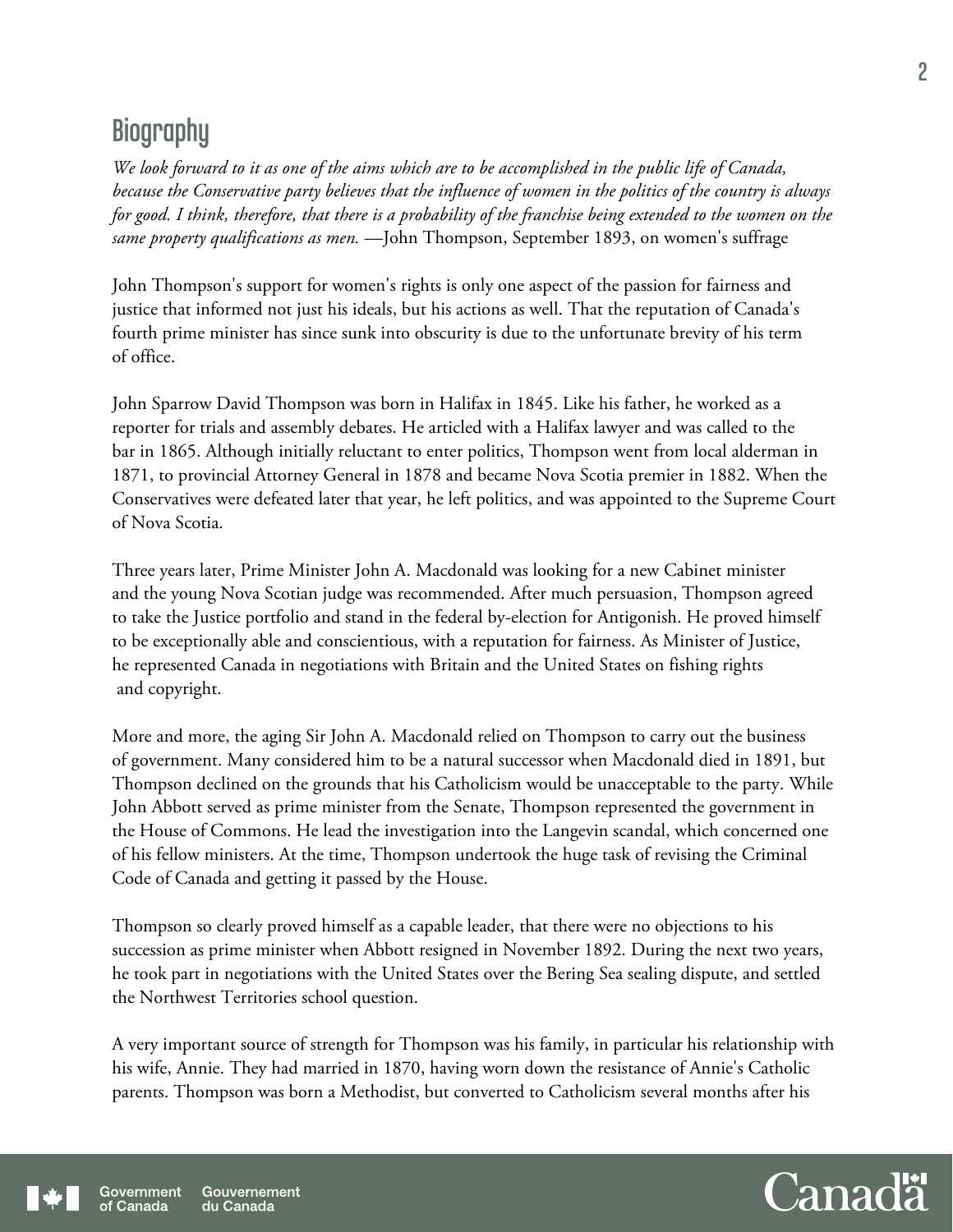marriage. Whenever they were apart, Thompson and Annie carried on a daily correspondence, in which it is clear that he relied on her for support and advice. It is also clear that they loved each other passionately; the ruse of corresponding in shorthand which began when they were courting, carried on throughout their marriage to disguise the amorous passages of their letters.

The Thompsons were close friends with Lord Aberdeen, the Governor General, and his wife. When Lady Aberdeen started the National Council for Women in 1894, Thompson supported her wholeheartedly and spoke at their inaugural meeting. His attitudes towards women were typical of his broad-minded philosophy.

Perhaps the women of Canada would have received the vote much sooner, had Thompson remained prime minister longer. While in Britain, at Windsor Castle in December 1894, he suffered a heart attack and died. The shock of his sudden death was felt on both sides of the Atlantic. Queen Victoria was concerned that Thompson be returned to Canada with due pomp and ceremony. Out of respect for his Catholicism she held a Requiem Mass at Windsor. Painted black, the battleship HMS *Blenheim* returned Thompson's body to Halifax, where he was buried. In Halifax, when the *Blenheim* docked, was a young artist, Frederick Bell-Smith, who made sketches of the battleship's arrival and Thompson's funeral. Sir Charles Tupper encouraged Bell-Smith to commemorate the Mass which the Queen had held in Thompson's honour, and the artist went later that year to Britain. He was granted an audience with the Queen to sketch her portrait. Bell-Smith executed three large paintings commemorating Thompson's death. One was destroyed in the House of Commons fire of 1916 and another is thought to be with the artist's descendants. The third is at Library and Archives Canada.

## International Relations

Thompson was one of the judges arbitrating the Bering Sea dispute. He had been appointed while he was Minister of Justice, but, by the time the tribunal in Paris got under way in 1893, he was prime minister. The tribunal upheld the right of Canadians to hunt for seals in international waters.

## **Anecdote** A prime minister's secret code

Canadian state secrets written in code? Clandestine strategies disguised from the prying eyes of the Opposition? How about love letters from a future prime minister written to his fiancée? Long before he had any aspirations to be a politician, let alone prime minister, John Sparrow David Thompson, a humble Halifax lawyer, courted his future wife, Annie Affleck, under the pretext of teaching her French and shorthand. Thompson's father had learned shorthand for his job as a reporter for both the court and the provincial assembly. He taught this skill to his son, who wrote his love notes to Annie in shorthand to evade the disapproving eyes of her parents. The Afflecks, who were Catholic, objected to her suitor because Thompson was a Methodist. But he persisted, and Thompson and Annie eventually married. A few months after the wedding, he converted to Catholicism.